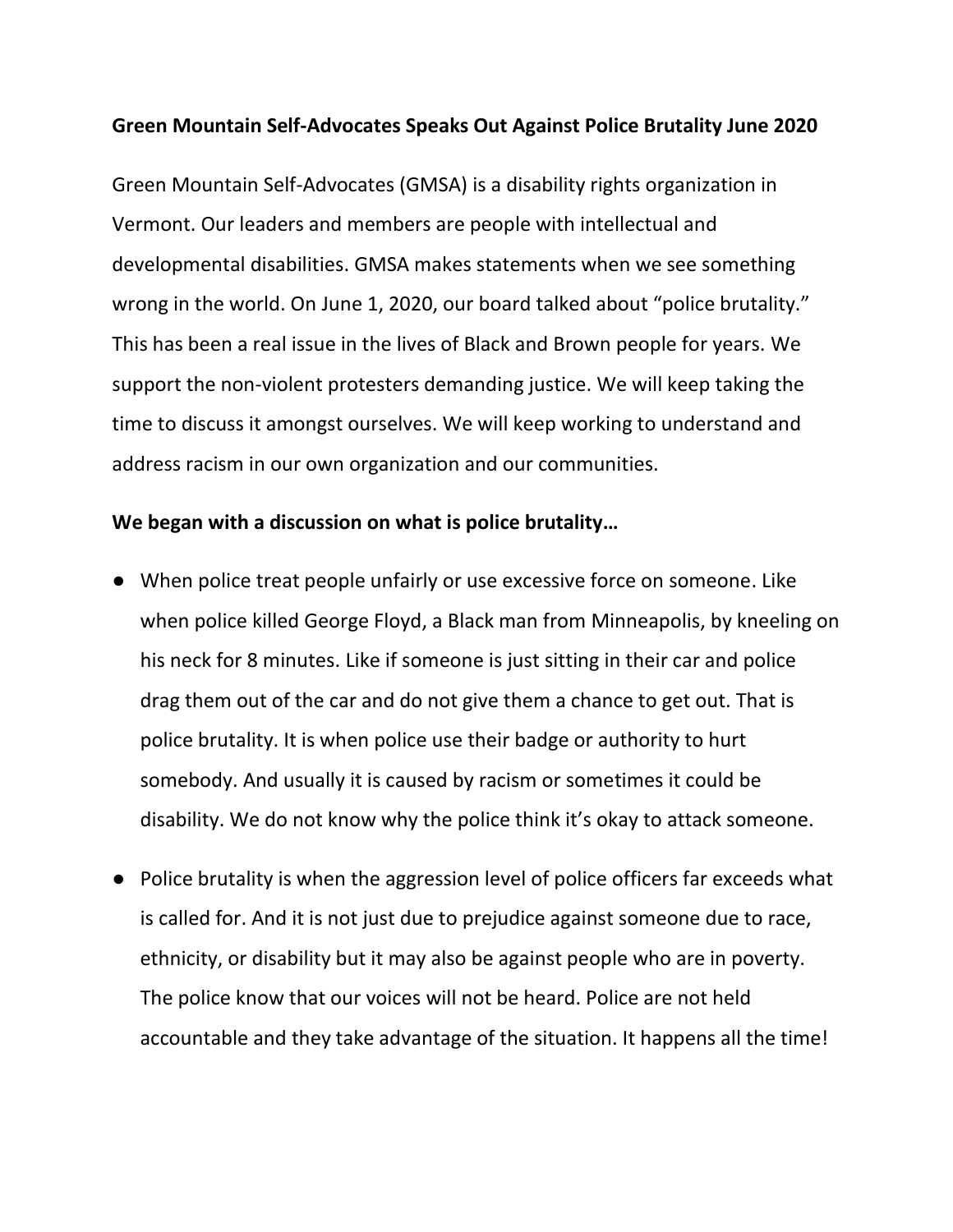● Yes, we know sometimes police do help people. What we are trying to say is that there are a lot of police who do the opposite. We can no longer bury the facts. We want it to be known that police brutality is real, and it is not okay.

## **Here is what the GMSA board is saying about police brutality…**

- We have a voice. We are saying loud and clear that police brutality must not happen in our country. It is not ok to kill someone.
- We need to listen to the people speaking up against police brutality. For years, people of color have been tortured and murdered by police for no reason.
- We are not feeling hopeful. The reality is that police brutality keeps happening. In order to stop it from being widespread like it is, police must be held more accountable! They should not have an automatic defense on their side because they are police officers. They must be held responsible for their actions just like you and me.
- Police are supposed to protect you and you are supposed to be able to trust them. They cannot be killing Black and Brown people. It is depressing when we live in a world where we fear law enforcement. How can we live in a world where we cannot protect the people that we love and care about?
- This is exposing the lack of leadership we have in our country. It is time for everyone in Congress to come out and say police brutality must stop.
- There must be a thorough checking of a person's background before they become a cop to see if they have hurt people. They need to be tested and keep watching them to see if they follow the rules about touching people.